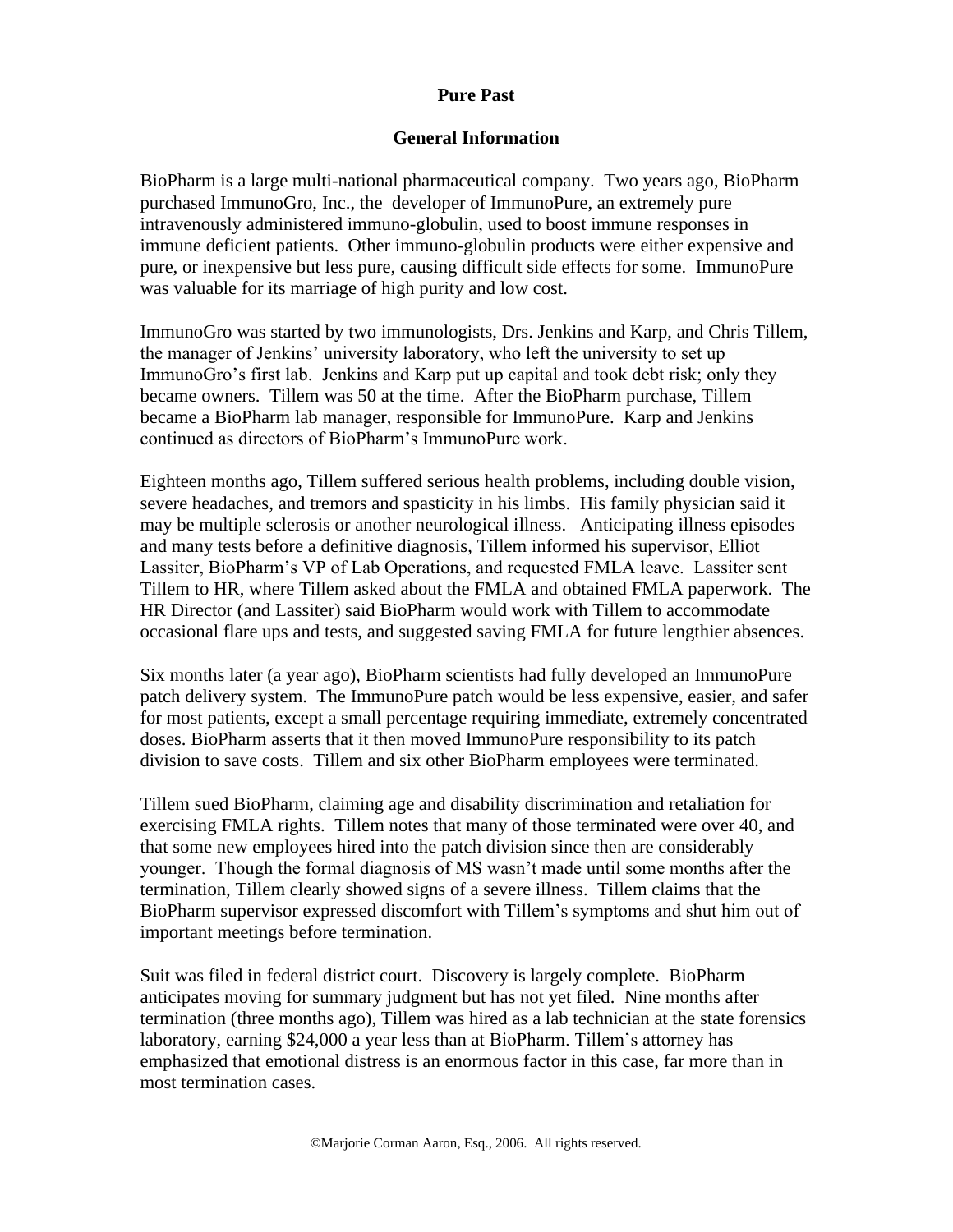# **Confidential Information for the Plaintiff, Chris Tillem**

You are far, far more than angry at BioPharm and at Dr. Jenkins and Dr. Karp. They betrayed you! These people KNEW that you were going through living hell with MS. HOW COULD THEY PERMIT YOUR TERMINATION?! You were (and are) facing a degenerative illness, hopefully long-term, but still degenerative. You have no idea how long you will be able to work. You took great pride in your work at BioPharm and ImmunoGro, and in the decade of experimental work at the University to develop ImmunoPure. The idea of NOT working panics and depresses you. You are single – long ago divorced – without anyone to provide financial support.

When you were terminated, the emotional horror and fear of your illness and diagnosis were *exponentially intensified* by fear that you would not be hired anywhere before MS left you completely unable to work. You were emotionally distraught at having been set up and betrayed by Lassiter and the HR people, who refused to let you take FMLA leave, and then plotted to cut you out of BioPharm because of your medical condition.

Even more hurtful was Karp's and Jenkins' betrayal: they let BioPharm do this to you. They could have intervened – BioPharm still needs them – but didn't bother. Some reward after decades of steadfast loyalty! The ImmunoGro venture to develop ImmunoPure commercially was launched at your kitchen table. You left a secure position of 20+ years at the University to help start ImmunoPure. It was understood that you would be rewarded with bonuses and profits if and when ImmunoGro became highly profitable. Many of your laboratory innovations lead to the patented production techniques that made ImmunoPure so pure and less expensive to produce.

Unfortunately, you hadn't anticipated that ImmunoGro would be purchased just as it becoming profitable. At the time, Karp and Jenkins paid you a bonus that was significant dollars, but stingy in your view, considering what you had done for them. They also promised your new BioPharm job would enhance your responsibility and salary. That was somewhat true, but it didn't protect you from termination.

Your lawyer says you have an excellent chance of succeeding at trial, if you get past summary judgment. It helps that 5 of the 7 people terminated were over 45 and three of those were over 50. You suspect that was because the HR representative who selected people for layoffs was only 35. You know BioPharm will claim they needed people with more experience in patch technology. You could easily have learned whatever was needed! BioPharm has since hired two people into its patch division, one 28 and one 36.

You are convinced the whole "transfer" of ImmunoPure to the patch division was a ruse. The lab set up is similar, with some add-on equipment for testing patches. BioPharm's greedy management changed the lab "reporting lines" just to get rid of you and the inevitable cost of your anticipated absences. You know that under the FMLA, an employer is required to hold your job. You know that is why BioPharm's managers advised against your taking FMLA leave yet. They were planning to get rid of you.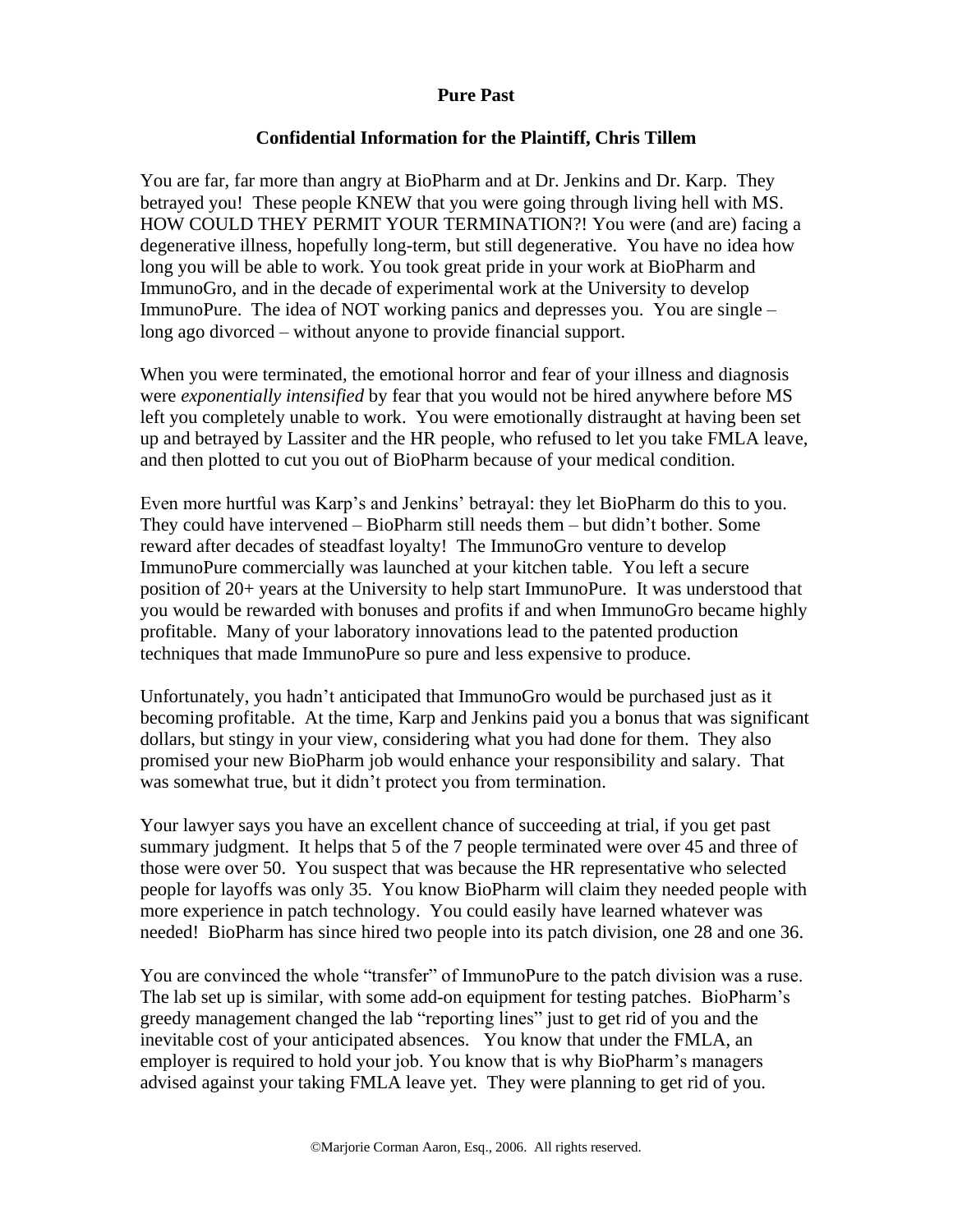You also sensed that BioPharm's Lassiter and even the HR manager were uncomfortable with your illness. When they saw your hands trembling or your fingers splaying (as does happen), they looked away and pretended to check the clock. A BioPharm co-worker told you that Lassiter had asked whether he noticed how "spastic Tillem is" and asked if your speech was ever slurred, because "people with neurological issues can be hard to understand." Lassiter deliberately called at least two ImmunoPure meetings late in the day, after you had left. You did tend to get tired and leave early, to rest and finish paperwork at home. If you had known of planned meetings, you would have stayed.

During the nine months that you were unemployed, the bank nearly foreclosed on your home. Ironically, a month before the termination you had sold the small house you owned outright, and purchased a house on the more expensive side of town to be closer to BioPharm. When you got your new job, you could pay the mortgage again and the bank was willing to work with you on penalties and fees. Fortunately, the house is a ranch, easily adaptable to accommodate your illness. Unfortunately, you have no money to hire a contractor to make the bathrooms and the front and side brick steps more accessible.

Your new salary of \$40,000 is \$24,000 lower than the BioPharm salary of \$64,000. The new job is less interesting. However, your colleagues are decent people and the benefits are comparable, including a long-term disability benefit at 40% of your salary.

Your attorney recommended that you try to settle your case in mediation and you agreed. However, you very much doubt that BioPharm will pay you what is right.

You remember that, shortly after suit was filed, your lawyer told you the conferencing magistrate asked if any settlement demands or offers had been made. As the answer was no, he suggested that you make a formal demand. You told your lawyer you wanted to demand \$1million, but he convinced you to start with a demand of \$600,000. Now you are sorry you did, because the defendant never made an offer.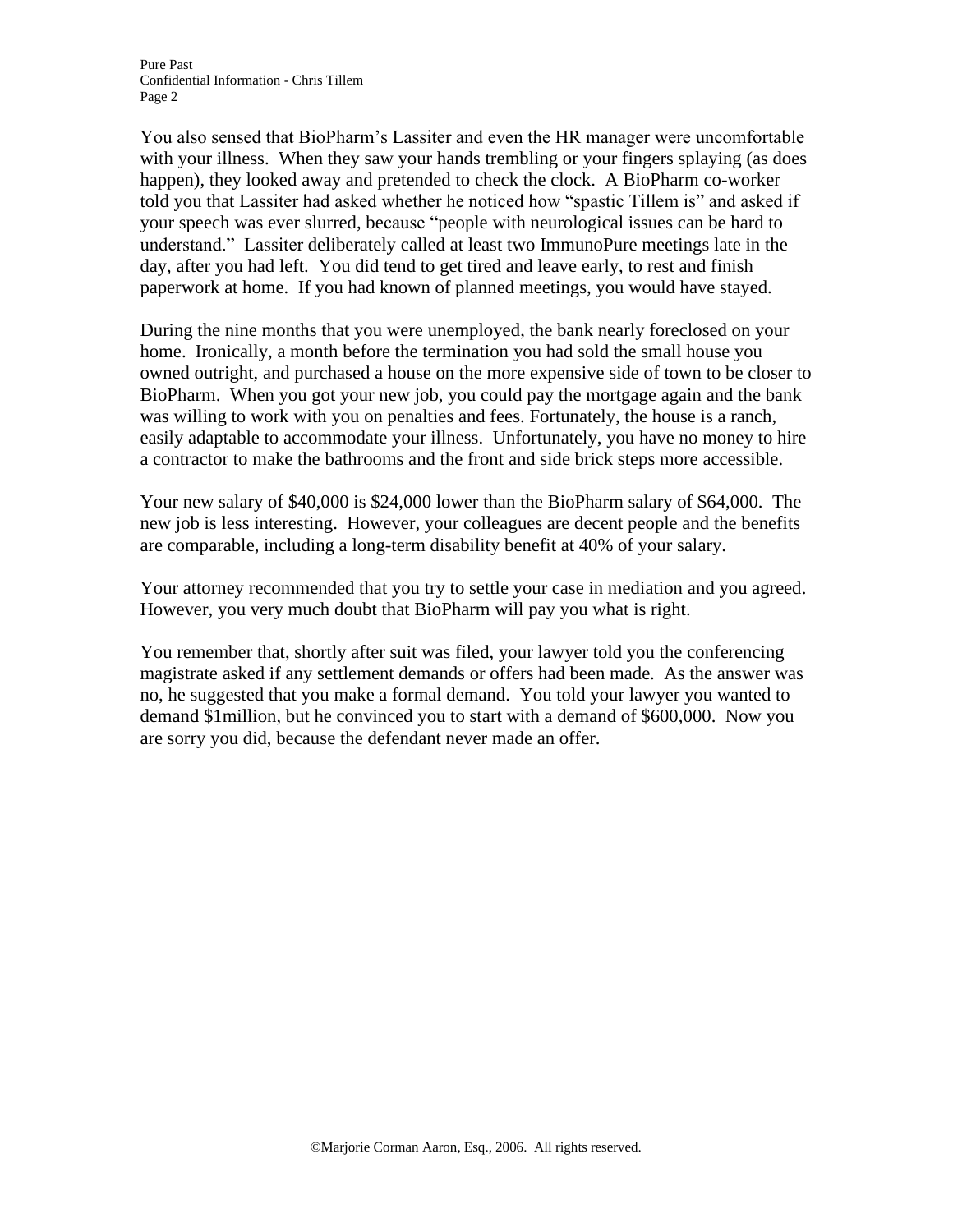# **Confidential Information for Plaintiff's Attorney**

You are the attorney for the plaintiff, Chris Tillem. As summary of what you have learned about Chris's perspective on the case is set forth below.

Chris is far, far more than angry at BioPharm and at Dr. Jenkins and Dr. Karp. They betrayed Chris! These people KNEW that Chris was going through living hell with MS. HOW COULD THEY PERMIT HIS TERMINATION?! Chris was (and is) facing a degenerative illness, hopefully long-term, but still degenerative. Chris has no idea how long he will be able to work. Chris took great pride in his work at BioPharm and ImmunoGro, and in the decade of experimental work at the University to develop ImmunoPure. The idea of NOT working panics and depresses Chris, who is single – long ago divorced – without anyone to provide financial support.

When Chris was terminated, the emotional horror and fear of the illness and diagnosis were *exponentially intensified* by the fear of not being hired anywhere before MS left him completely unable to work. Chris was emotionally distraught at having been set up and betrayed by Lassiter and the HR people, who refused to let him take FMLA leave, and then plotted to cut Chris out of BioPharm because of his medical condition.

Even more hurtful was Karp's and Jenkins' betrayal: they let BioPharm do this to Chris. They could have intervened – BioPharm still needs them – but didn't bother. Some reward after decades of steadfast loyalty! The ImmunoGro venture to develop ImmunoPure commercially was launched at Chris' kitchen table. Chris left a secure position of 20+ years at the University to help start ImmunoPure. It was understood that Chris would be rewarded with bonuses and profits if and when ImmunoGro became highly profitable. Many of Chris' laboratory innovations lead to the patented production techniques that made ImmunoPure so pure and less expensive to produce.

Unfortunately, Chris hadn't anticipated that ImmunoGro would be purchased just as it becoming profitable. At the time, Karp and Jenkins paid Chris a bonus that was significant dollars, but stingy in his view, considering what he had done for them. They also promised the new BioPharm job would enhance Chris's responsibility and salary. That was somewhat true, but it didn't provide protection from termination.

You told Chris there is an excellent chance of succeeding at trial, if the case gets past summary judgment. It helps that 5 of the 7 people terminated were over 45 and three of those were over 50. You and Chris both suspect that was because the HR representative who selected people for layoffs was only 35. Chris has warned you that BioPharm will claim they needed people with more experience in patch technology. Chris could easily have learned whatever was needed! BioPharm has since hired two people into its patch division, one 28 and one 36.

Chris is convinced the whole "transfer" of ImmunoPure to the patch division was a ruse. The lab set up is similar, with some add-on equipment for testing patches. BioPharm's greedy management changed the lab "reporting lines" just to get rid of Chris and the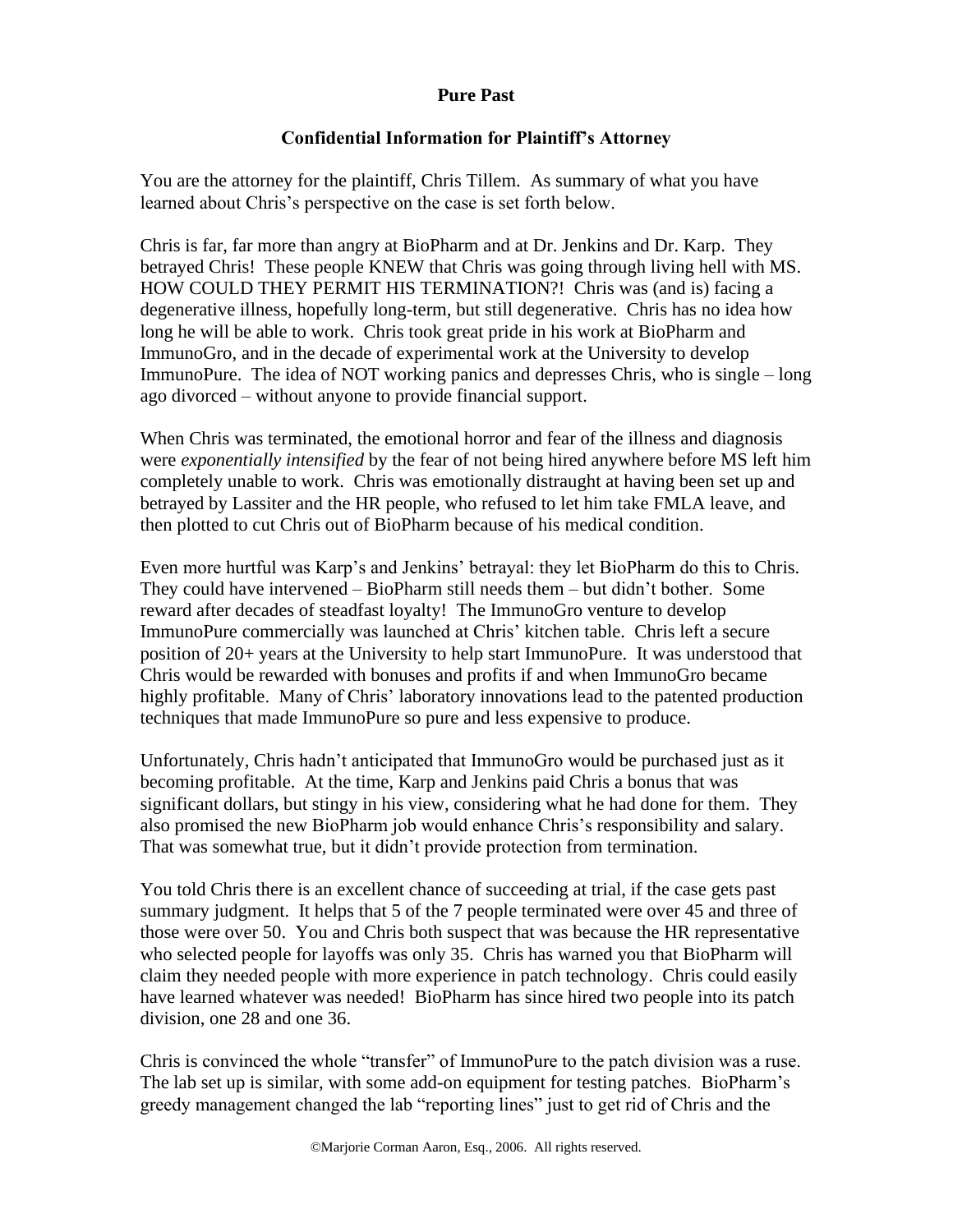inevitable cost of his anticipated absences. Chris understands that under the FMLA, an employer is required to hold his job. (You haven't researched it, but you doubt it would protect against a real, mass layoff.) Chris believes that is why BioPharm's managers advised against his taking FMLA leave yet. They were planning to get rid of him.

Chris has told you of his sense at the time that BioPharm's Lassiter and even the HR manager were uncomfortable with his illness. When they saw Chris' hands trembling or his fingers splaying (as does happen), they looked away and pretended to check the clock. A BioPharm co-worker told Chris that Lassiter had asked whether he noticed how "spastic Tillem is" and asked if Chris' speech was ever slurred, because "people with neurological issues can be hard to understand." Lassiter deliberately called at least two ImmunoPure meetings late in the day, after Chris had left. Chris did tend to get tired and leave early, to rest and finish paperwork at home. If Chris had known of planned meetings, he would have stayed.

During the nine months that Chris was unemployed, the bank nearly foreclosed on his home. Ironically, a month before the termination, Chris had sold the small house he owned outright, and purchased a house on the more expensive side of town to be closer to BioPharm. When Chris got his new job, he could pay the mortgage again and the bank was willing to work with him on penalties and fees. Fortunately, the house is a ranch, easily adaptable to accommodate the illness. Unfortunately, Chris has no money to hire a contractor to make the bathrooms and the front and side brick steps more accessible.

Chris' new salary of \$40,000 is \$24,000 lower than the BioPharm salary of \$64,000. The new job is less interesting. However, Chris has told you his colleagues are decent people and the benefits are comparable, including a long-term disability benefit at 40% of salary.

You have recommended that Chris try to settle his case in mediation. He agreed it would be a good idea, if possible. However, you can tell that he remains VERY angry with BioPharm and Drs. Karp and Jenkins. You suspect this anger may make settlement difficult.

Shortly after suit was filed, a conferencing magistrate asked if any settlement demands or offers had been made. As the answer was no, he suggested that you make a formal demand. After extensive discussion with your client, who wanted to demand \$1million, you obtained his agreement to make a demand of \$600,000. You have never received an offer from the defendant.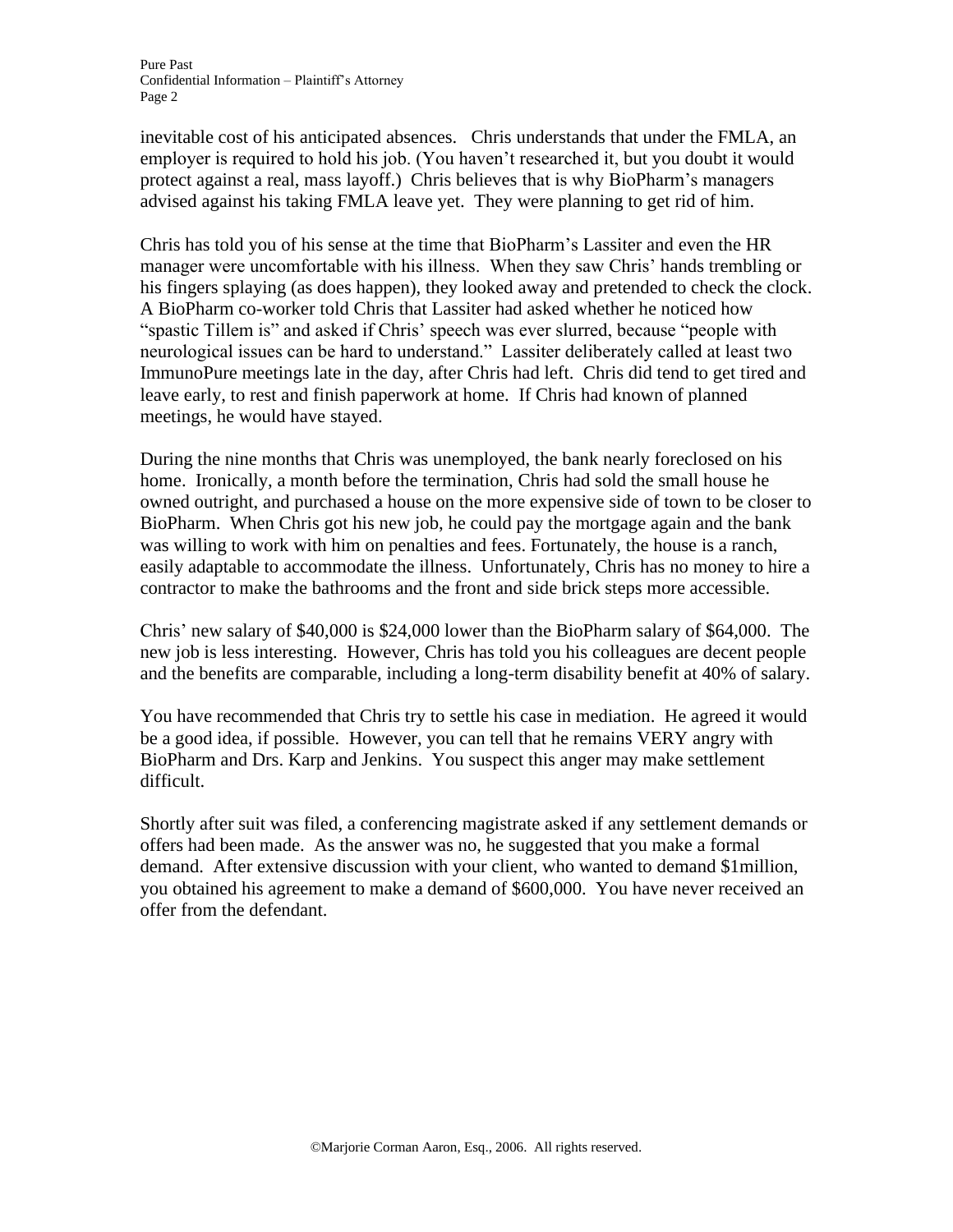#### **Confidential Information for BioPharm's Representative**

*[Participants in the simulated mediation exercise will determine whether BioPharm's representative will be its VP of Human Resources, the HR Director, the Plaintiff's Supervisor, or Drs. Karp or Jenkins. The information below summarizes BioPharm's broader perspective. Participants playing any of the representative roles should spend some time imagining how a person in that role would view the plaintiff and the dispute and make settlement decisions. ]*

You are sorry that Chris Tillem is suffering from multiple sclerosis (MS), but BioPharm is not to blame. Tillem was a reasonably good BioPharm employee. He was terminated because of ImmunoPure move to the PharmPatch Division, enabling reductions in laboratory staff.

To avoid legal action from all staff reductions, the HR Department uses an objective system to rate employees based on company needs. In this instance, HR asked PharmaPatch managers what qualifications and experience were priorities for the expanded division's laboratory. All lab personnel were then rated according to these criteria. Tillem's rating would have been done by his supervisor, Lassiter. A relatively young (35 year old) HR representative did conduct the process of setting up criteria and recording scores for each potentially affected employee, based upon her interviews with management and review of employee's files. Tillem's training and experience did not include a number of laboratory applications for patch technology. She noted that Tillem was recognized as a hard worker, but was not rated well for "flexibility" or "willingness/ability to learn new skills" and was rated low on "demonstrated teamwork or teamwork potential." In BioPharm's ImmunoPure lab, Tillem was perceived as stuck in "the way we did it at ImmunoGro."

While it looks bad that 5 of the 7 employees laid off were over 45 and 3 were over 50, most of these (including Tillem) were over 40 when they were hired. Because ImmunoPure was shifting largely to patch delivery, laboratory personnel from the PharmPatch Division, or with patch experience from previous work, were seen as more valuable. The few employees retained from ImmunoPure's lab for limited intravenous drug production had "cross-over potential" – high ratings in flexibility and willingness to learn new skills. After the terminations, PharmPatch's production needs increased rapidly and a few (admittedly younger) people were hired.

Lassiter and the HR department are adamant that they were trying to be helpful by suggesting that Tillem delay filing for FMLA leave. (Tillem testified on deposition that BioPharm's advice to delay in the FMLA filing was a set up, to leave Tillem unprotected from a planned termination.)

BioPharm may take the position that Tillem's emotional distress was from the illness as much as the termination. BioPharm's Lassiter and the HR manager sensed that Tillem was embarrassed about the physical symptoms of MS. In the middle of a conversation, when Tillem's hands were trembling or fingers splaying, Tillem would interrupt: "What are you staring like that for?" As the symptoms became more severe, they would look away sometimes, pretending to be distracted by something or to check the time, so that Tillem wouldn't be embarrassed.

In fact, BioPharm's management had tried to be sensitive to Tillem's needs as the illness became more manifest. Before the Patch Division announced that ImmunoPure could be delivered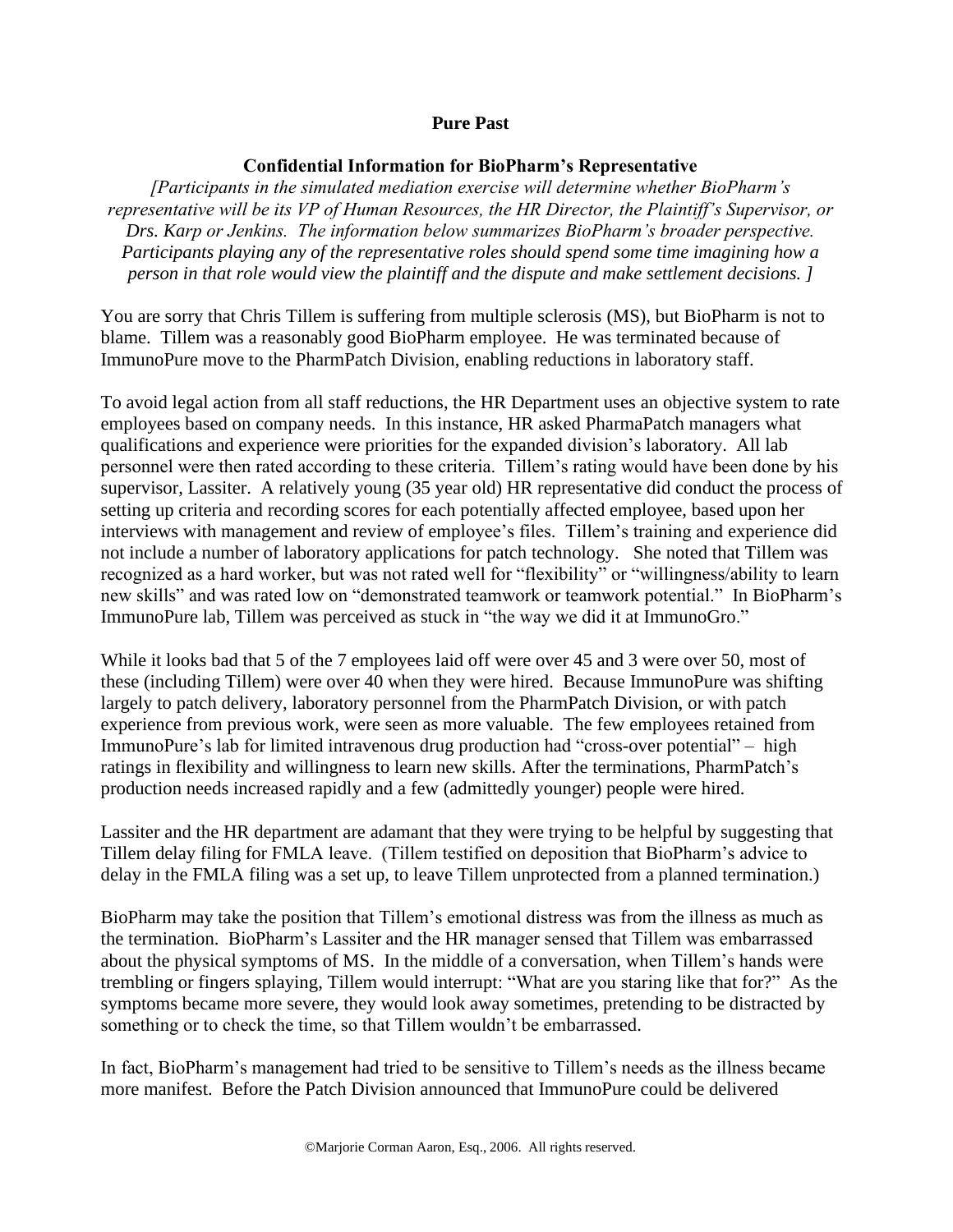Pure Past Confidential Information - BioPharm Representative Page 2

through a patch, BioPharm had been looking into various technologies to accommodate Tillem in the ImmunoPure lab. Not wanting to intrude or embarrass Tillem, they had asked some coworkers about their observations of spasticity in Tillem's hands, thinking that speech recognition software might be helpful. They also inquired as to whether Tillem's speech was ever slurred, because that might not work with the software. Lassiter tried to schedule meetings in which Tillem would have a central role early in the day because Tillem tended to get tired and leave early. Lassiter and BioPharm had no problem with this, as they knew Tillem rested and finished paperwork at home. Less important meetings for Tillem were moved to later in the day, and Lassiter would fill Tillem in on what was missed, if necessary.

BioPharm suspects that Tillem's anger is being fueled by resentment over Dr. Karp's and Dr. Jenkins' hitting the jackpot in the sale of ImmunoGro. Karp and Jenkins would maintain that they gave Tillem a sizeable bonus from the sale even though not legally obligated to do so. Tillem also benefited initially from the BioPharm job. When Karp and Jenkins had struck a deal with BioPharm, they negotiated for BioPharm to hire Tillem for ImmunoPure in a position that would enhance Tillem's salary and responsibility.

Karp and Jenkins recognize that Tillem *thinks* his stellar lab work was the major factor in ImmunoPure's success. They recognize that Tillem was intelligent, committed and had streamlined some of the lab production. However, Tillem is a technician, not a scientist. Tillem did not do the research, conceive of ImmunoPure, design the experiments, or own the patents.

Tillem may have still felt that Karp and Jenkins should have (or could have) just continued to run ImmunoPure like a pet project of two academics, with planning meetings over kitchen tables. Tillem may have expected that Karp and Jenkins would protect him from the big bad BioPharm. However, when they sold the company, Karp and Jenkins agreed to continue scientific work on ImmunoPure, but not to become involved in management decisions. They recognized that Tillem would not be protected forever, but had assumed Tillem would make himself indispensable to BioPharm through hard work. They had not anticipated that ImmunoPure would be moved to the Patch Division, allowing corporate cost savings through reductions in staff.

Your attorney has told you that if the case is not thrown out on summary judgment, there is significant exposure for BioPharm in this case, because of the timing of the lay off, and because a jury might have tremendous sympathy for Tillem. The actual damages are not that high. Tillem was only out of work for nine months. There is a \$24,000 difference between the BioPharm salary of \$64,000 and Tillem's new \$40,000 salary in the state forensics lab. However, you understand that the plaintiff's attorney will be seeking enormously high emotional distress damages.

Your attorney recommended that you try to settle the case in mediation. You thought settlement would be a good idea, if it's possible.

You remember that, shortly after suit was filed, your lawyer told you the magistrate asked if any settlement demands or offers had been made. As the answer was no, he suggested the plaintiff make a formal demand. A week or so later, plaintiff's counsel communicated a \$600,000 demand. Because the number was so high, you and your lawyer decided not to make a counter offer.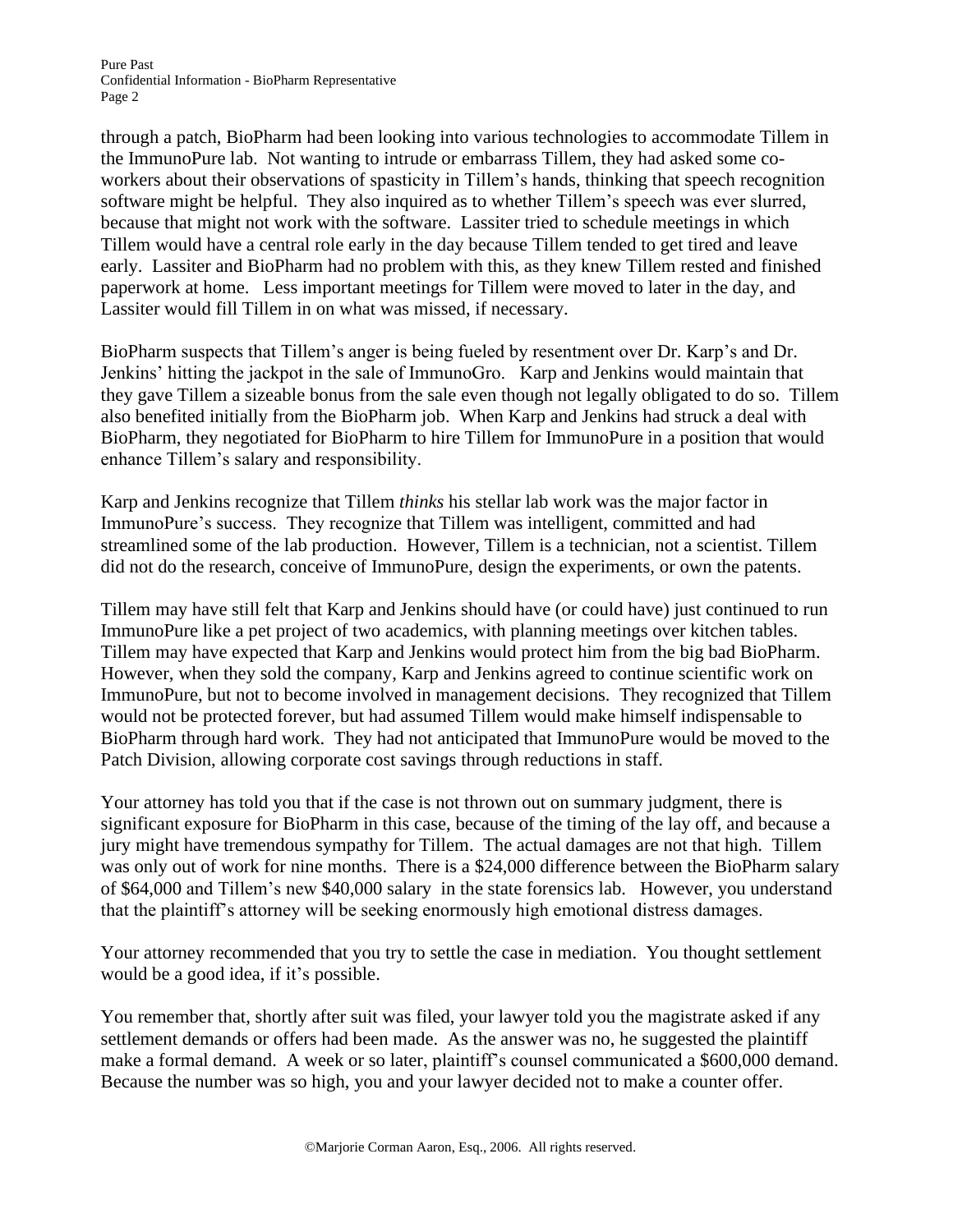#### **Confidential Information for BioPharm's Attorney**

*[BioPharm is your client. You must discuss with BioPharm whether its representative will be its VP of Human Resources, the HR Director, the Plaintiff's Supervisor, or Drs. Karp or Jenkins. That representative will then participate in the mediation and make ultimate settlement decisions, hopefully influenced by your advice. The information below summarizes BioPharm's broader perspective, and information that you would have obtained from your client prior to mediation.]*

BioPharm is sorry that Chris Tillem is suffering from multiple sclerosis (MS), but BioPharm is not to blame. Tillem was a reasonably good BioPharm employee, who was only terminated because of ImmunoPure move to the PharmPatch Division, enabling reductions in laboratory staff.

To avoid legal action from all staff reductions, the HR Department uses an objective system to rate employees based on company needs. In this instance, HR asked PharmaPatch managers what qualifications and experience were priorities for the expanded division's laboratory. All lab personnel were then rated according to these criteria. Tillem's rating would have been done by his supervisor, Lassiter. A relatively young (35 year old) HR representative did conduct the process of setting up criteria and recording scores for each potentially affected employee, based upon her interviews with management and review of employee's files. Tillem's training and experience did not include a number of laboratory applications for patch technology. She noted that Tillem was recognized as a hard worker, but was not rated well for "flexibility" or "willingness/ability to learn new skills" and was rated low on "demonstrated teamwork or teamwork potential." In BioPharm's ImmunoPure lab, Tillem was perceived as stuck in "the way we did it at ImmunoGro."

While it looks bad that 5 of the 7 employees laid off were over 45 and 3 were over 50, most of these (including Tillem) were over 40 when they were hired. Because ImmunoPure was shifting largely to patch delivery, laboratory personnel from the PharmPatch Division or with patch experience from previous work, were seen as more valuable. The few employees retained from ImmunoPure's lab for limited intravenous drug production had "cross-over potential" – high ratings in flexibility and willingness to learn new skills. After the terminations, PharmPatch's production needs increased rapidly and a few (admittedly younger) people were hired.

Lassiter and the HR department are adamant that they were trying to be helpful by suggesting that Tillem delay filing for FMLA leave. (Tillem testified on deposition that BioPharm's advice to delay in the FMLA filing was a set up, to leave Tillem unprotected from a planned termination.)

BioPharm may take the position that Tillem's emotional distress was from the illness as much as the termination. BioPharm's Lassiter and the HR manager sensed that Tillem was embarrassed about the physical symptoms of MS. In the middle of a conversation, when Tillem's hands were trembling or fingers splaying, Tillem would interrupt: "What are you staring like that for?" As the symptoms became more severe, they would look away sometimes, pretending to be distracted by something or to check the time, so that Tillem wouldn't be embarrassed.

In fact, BioPharm's management had tried to be sensitive to Tillem's needs as the illness became more manifest. Before the Patch Division announced that ImmunoPure could be delivered